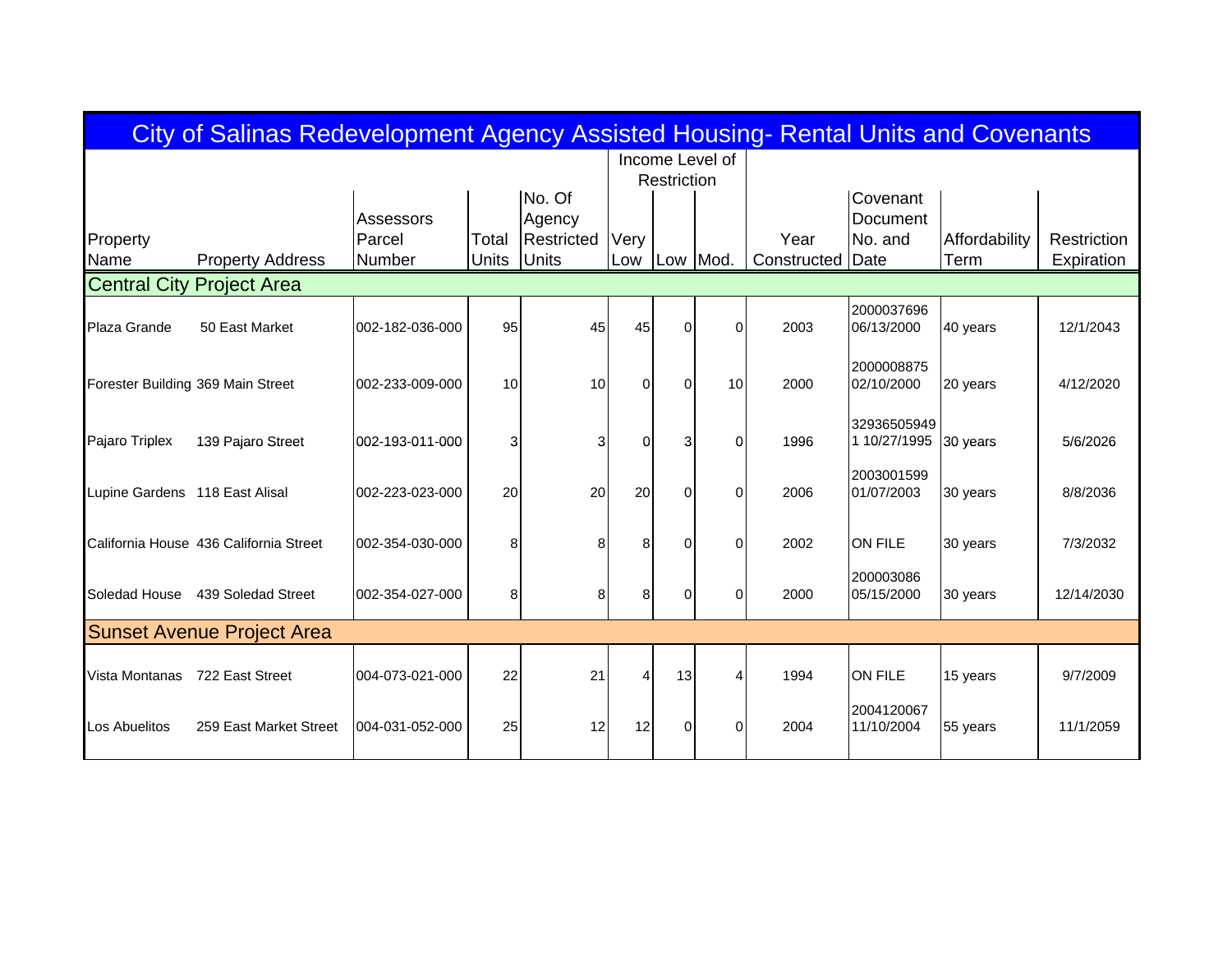| City of Salinas Redevelopment Agency Assisted Housing- Rental Units and Covenants |                         |                 |       |              |                 |          |                |                         |                |               |             |  |  |
|-----------------------------------------------------------------------------------|-------------------------|-----------------|-------|--------------|-----------------|----------|----------------|-------------------------|----------------|---------------|-------------|--|--|
|                                                                                   |                         |                 |       |              | Income Level of |          |                |                         |                |               |             |  |  |
|                                                                                   |                         |                 |       |              | Restriction     |          |                |                         |                |               |             |  |  |
|                                                                                   |                         |                 |       | No. Of       |                 |          |                |                         | Covenant       |               |             |  |  |
|                                                                                   |                         | Assessors       |       | Agency       |                 |          |                |                         | Document       |               |             |  |  |
| Property                                                                          |                         | Parcel          | Total | Restricted   | Very            |          |                | Year                    | No. and        | Affordability | Restriction |  |  |
| Name                                                                              | <b>Property Address</b> | Number          | Units | <b>Units</b> | Low             |          | Low Mod.       | <b>Constructed Date</b> |                | Term          | Expiration  |  |  |
| <b>Outside of Project Areas</b>                                                   |                         |                 |       |              |                 |          |                |                         |                |               |             |  |  |
| Del Monte                                                                         |                         |                 |       |              |                 |          |                |                         |                |               |             |  |  |
| Gardens                                                                           | 1253 Del Monte Avenue   | 004-520-180-000 | 11    | 11           | 51              | 6        | ΟI             | 2003                    | <b>ON FILE</b> | 30 years      | 1/28/2033   |  |  |
|                                                                                   |                         |                 |       |              |                 |          |                |                         | 9735321        |               |             |  |  |
| Casa Del Sol                                                                      | 29 Sun Street           | 003-101-037-000 | 22    | 22           | 22              | $\Omega$ | $\Omega$       | 1997                    | 06/24/1997     | 30 years      | 02//04/2027 |  |  |
| Los Padres                                                                        |                         |                 |       |              |                 |          |                |                         |                |               |             |  |  |
| Apartments                                                                        | 1260 John Street        | 003-911-012-000 | 219   | 164          | 22              | 142      | $\overline{0}$ | 2003                    | <b>ON FILE</b> | 55 years      | 7/15/2058   |  |  |
|                                                                                   |                         |                 |       |              |                 |          |                |                         |                |               |             |  |  |
| <b>Children's Circle</b>                                                          |                         |                 |       |              |                 |          |                |                         | 2004020790     |               |             |  |  |
| of Friends                                                                        | 923 Rockrose Street     | 153-632-020-000 |       |              | 0               | -01      |                | 2003                    | 03/05/2004     | 55 years      | 8/19/2058   |  |  |
| <b>TOTAL RENTAL UNITS</b>                                                         |                         |                 | 444   | 325          | 146             | 164      | 15             |                         |                |               |             |  |  |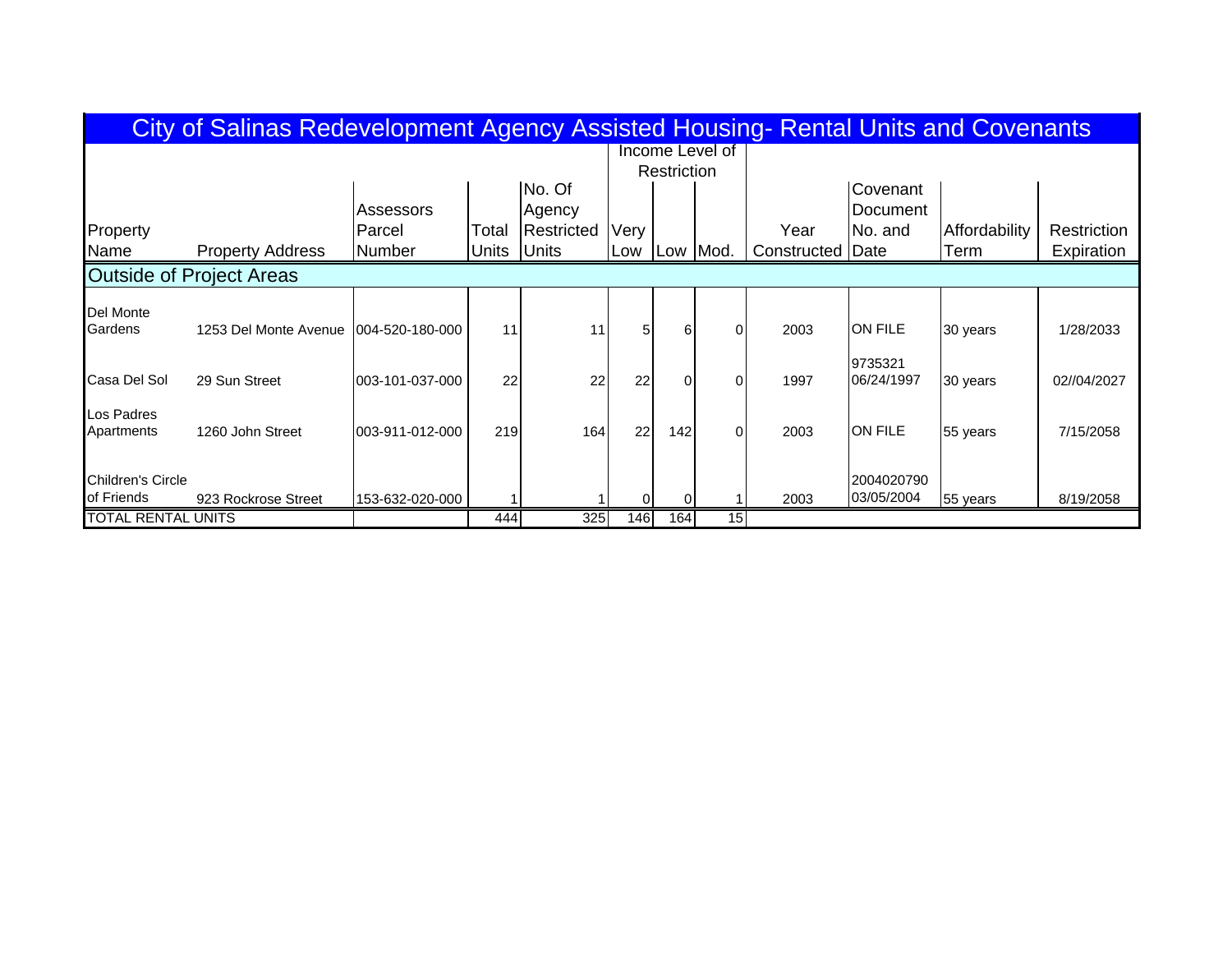|                     | City of Salinas Redevelopment Agency- Owner Assisted Units and Covenants |                 |       |            |                 |                |                |           |                                    |             |               |
|---------------------|--------------------------------------------------------------------------|-----------------|-------|------------|-----------------|----------------|----------------|-----------|------------------------------------|-------------|---------------|
|                     |                                                                          |                 |       |            | Income Level of |                |                |           |                                    |             |               |
|                     |                                                                          |                 |       |            |                 | Restriction    |                |           |                                    |             |               |
|                     |                                                                          |                 |       | No. Of     |                 |                |                | Covenant  | Covenant                           |             |               |
|                     |                                                                          | Assessors       |       | Agency     |                 |                |                | Date/     | Document                           |             |               |
|                     |                                                                          | Parcel          | Total | Restricted | Very            |                |                | Occupancy | No. and                            | Length of   | Affordability |
| <b>Project Name</b> | <b>Project Address</b>                                                   | Number          | Units | Units      | Low             |                | Low Mod.       | Date      | Date                               | Restriction | Exp. Date     |
|                     | <b>Sunset Avenue Project Area</b>                                        |                 |       |            |                 |                |                |           |                                    |             |               |
| Hebbron             |                                                                          |                 |       |            |                 |                |                |           | 2001082697                         |             |               |
| Residensias         | 55 N. Hebbron Ave. # A                                                   | 004-075-007-000 |       |            |                 | $\Omega$       | $\overline{0}$ |           | 9/17/2001 10/01/2001               | 10 years    | 9/17/2011     |
| (Condominiums)      |                                                                          |                 |       |            |                 |                |                |           | 2001030459                         |             |               |
|                     | 55 N. Hebbron Ave. # B                                                   | 004-075-008-000 |       |            |                 | $\Omega$       | $\Omega$       |           | 4/12/2001 04/23/2001               | 10 years    | 4/12/2011     |
|                     |                                                                          |                 |       |            |                 |                |                |           | 2001056239                         |             |               |
|                     | 55 N. Hebbron Ave. # C                                                   | 004-075-009-000 |       |            |                 | $\Omega$       | $\overline{0}$ |           | 7/2/2001 07/10/2001                | 10 years    | 7/2/2011      |
|                     |                                                                          |                 |       |            |                 |                |                |           | 2001073005                         |             |               |
|                     | 55 N. Hebbron Ave. # D 004-075-010-000                                   |                 |       |            |                 | $\Omega$       | $\overline{0}$ |           | 8/22/2001 08/29/2001               | 10 years    | 8/22/2011     |
|                     | 55 N. Hebbron Ave. # E 004-075-011-000                                   |                 |       |            |                 | $\overline{0}$ | $\Omega$       |           | 2001030149<br>4/2/2001 04/20/2001  | 10 years    | 4/2/2011      |
|                     |                                                                          |                 |       |            |                 |                |                |           | 2001071565                         |             |               |
|                     | 55 N. Hebbron Ave. # F 004-075-012-000                                   |                 |       |            |                 | $\Omega$       | $\overline{0}$ |           | 8/2/2001 08/24/2001                | 10 years    | 8/2/2011      |
|                     |                                                                          |                 |       |            |                 |                |                |           |                                    |             |               |
|                     | <b>Outside of Project Areas</b>                                          |                 |       |            |                 |                |                |           |                                    |             |               |
| Williams' Ranch     |                                                                          |                 |       |            |                 |                |                |           | 2004012155                         |             |               |
| Farmworker          | 935 Buckhorn Drive                                                       | 153-631-016-000 |       |            |                 | $\Omega$       | 0              |           | 2/2/2004 12/10/2004                | 45 years    | 2/2/2049      |
| Housing (single     |                                                                          |                 |       |            |                 |                |                |           | 2004017567                         |             |               |
| family homes)       | 939 Buckhorn Drive                                                       | 153-631-015-000 |       |            |                 | $\overline{0}$ | $\overline{0}$ |           | 2/19/2004 02/26/2004               | 45 years    | 2/19/49       |
|                     |                                                                          |                 |       |            |                 |                |                |           | 2004013934                         |             |               |
|                     | 943 Buckhorn Drive                                                       | 153-631-014-000 |       |            |                 | $\Omega$       | $\overline{0}$ |           | 2/9/2004 02/13/2004                | 45 years    | 2/9/2049      |
|                     |                                                                          |                 |       |            |                 |                |                |           | 2004007597                         |             |               |
|                     | 947 Buckhorn Drive                                                       | 153-631-013-000 |       |            |                 | $\Omega$       | $\overline{0}$ |           | 1/21/2004 01/28/2004<br>2004027306 | 45 years    | 1/21/2049     |
|                     | 951 Buckhorn Drive                                                       | 153-631-012-000 |       |            |                 | $\Omega$       | $\Omega$       |           | 3/16/2004 03/24/2004               | 45 years    | 3/16/2049     |
|                     |                                                                          |                 |       |            |                 |                |                |           |                                    |             |               |
|                     |                                                                          |                 |       |            |                 |                |                |           | 2003150443                         |             |               |
|                     | 1549 Falcon Drive                                                        | 153-642-007-000 |       |            |                 | $\Omega$       | $\overline{0}$ |           | 12/9/2003 12/12/2003               | 45 years    | 12/9/2048     |
|                     |                                                                          |                 |       |            |                 |                |                |           | 2003148493                         |             |               |
|                     | 1553 Falcon Drive                                                        | 153-642-006-000 |       |            |                 | $\Omega$       | οI             |           | 12/8/2003 12/08/2003               | 45 years    | 12/8/2048     |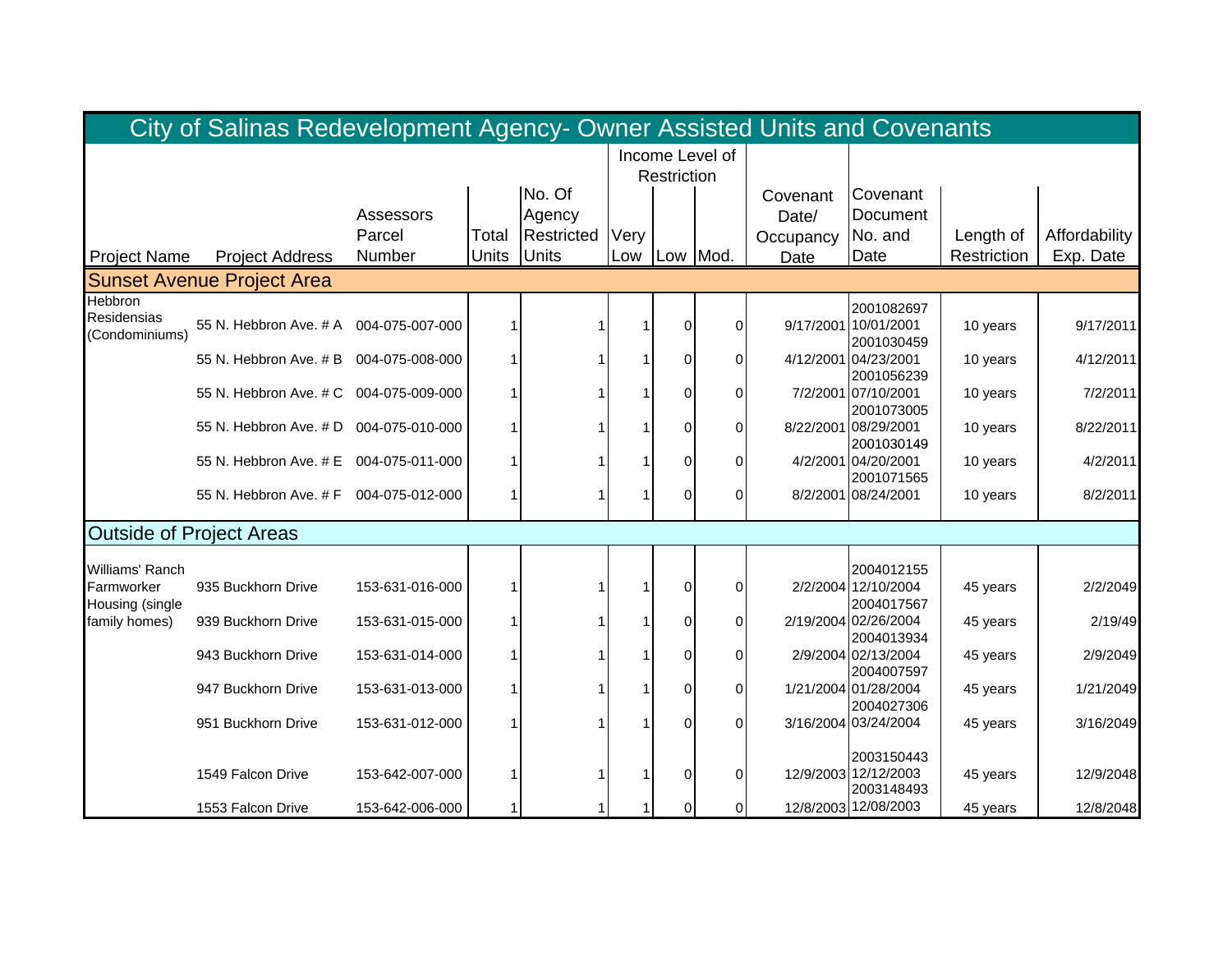|                     | City of Salinas Redevelopment Agency Assisted Housing- Ownership Units and Covenants |                 |       |                   |                 |                |                |           |                                     |             |               |
|---------------------|--------------------------------------------------------------------------------------|-----------------|-------|-------------------|-----------------|----------------|----------------|-----------|-------------------------------------|-------------|---------------|
|                     |                                                                                      |                 |       |                   | Income Level of |                |                |           |                                     |             |               |
|                     |                                                                                      |                 |       |                   |                 | Restriction    |                |           |                                     |             |               |
|                     |                                                                                      |                 |       | No. Of            |                 |                |                | Covenant  | Covenant                            |             |               |
|                     |                                                                                      | Assessors       |       | Agency            |                 |                |                | Date/     | Document                            |             |               |
|                     |                                                                                      | Parcel          | Total | <b>Restricted</b> | Very            |                |                | Occupancy | No. and                             | Length of   | Affordability |
| <b>Project Name</b> | <b>Project Address</b>                                                               | Number          | Units | <b>Units</b>      | Low             |                | Low Mod.       | Date      | Date                                | Restriction | Exp. Date     |
|                     | <b>Outside of Project Areas</b>                                                      |                 |       |                   |                 |                |                |           |                                     |             |               |
| Williams' Ranch     |                                                                                      |                 |       |                   |                 |                |                |           | 2003146703                          |             |               |
| Farmworker          | 1557 Falcon Drive                                                                    | 153-642-005-000 |       |                   |                 | $\overline{0}$ | ΟI             |           | 11/24/2003 12/02/2003               | 45 years    | 11/24/2048    |
| Housing (single     |                                                                                      |                 |       |                   |                 |                |                |           | 2003148263                          |             |               |
| family homes)       | 1561 Falcon Drive                                                                    | 153-642-004-000 |       |                   |                 | $\Omega$       | 0              |           | 12/8/2003 12/08/2003                | 45 years    | 12/8/2048     |
|                     |                                                                                      |                 |       |                   |                 |                |                |           | 2003146715                          |             |               |
|                     | 1565 Falcon Drive                                                                    | 153-642-003-000 |       |                   |                 | $\overline{0}$ | ΟI             |           | 12/3/2003 12/02/2003                | 45 years    | 12/3/2048     |
|                     | 1569 Falcon Drive                                                                    |                 |       |                   |                 | 0              | $\Omega$       |           | 2003146728<br>11/20/2003 12/02/2003 |             | 11/20/2048    |
|                     |                                                                                      | 153-642-022-000 |       |                   |                 |                |                |           |                                     | 45 years    |               |
|                     |                                                                                      |                 |       |                   |                 |                |                |           | 2003149575                          |             |               |
|                     | 1074 Partridge Street                                                                | 153-641-001-000 |       |                   |                 | $\overline{0}$ | 0              |           | 12/5/2003 12/10/2003                | 45 years    | 12/5/2048     |
|                     |                                                                                      |                 |       |                   |                 |                |                |           | 2003149047                          |             |               |
|                     | 1078 Partridge Street                                                                | 153-641-002-000 |       |                   |                 | 0              | 01             |           | 12/9/2003 12/09/2003                | 45 years    | 12/9/2048     |
|                     |                                                                                      |                 |       |                   |                 |                |                |           | 2003142911                          |             |               |
|                     | 1543 Partridge Street                                                                | 153-641-017-000 |       |                   |                 | $\Omega$       | $\Omega$       |           | 11/18/2003 11/21/2003               | 45 years    | 11/18/2048    |
|                     |                                                                                      |                 |       |                   |                 |                |                |           | 2003150858                          |             |               |
|                     | 1547 Partridge Street                                                                | 153-641-016-000 |       |                   |                 | $\Omega$       | ΟI             |           | 12/9/2003 12/15/2003                | 45 years    | 12/9/2048     |
|                     |                                                                                      |                 |       |                   |                 |                |                |           | 2003148486                          |             |               |
|                     | 1548 Partridge Street                                                                | 153-641-010-000 |       |                   |                 | $\Omega$       | ΟI             |           | 12/8/2003 12/08/2003                | 45 years    | 12/8/2048     |
|                     | 1551 Partridge Street                                                                | 153-641-015-000 |       |                   |                 | $\overline{0}$ | $\overline{0}$ |           | 2003142892<br>11/25/2003 11/21/2003 |             | 11/25/2048    |
|                     |                                                                                      |                 |       |                   |                 |                |                |           | 2003150216                          | 45 years    |               |
|                     | 1552 Partridge Street                                                                | 153-642-011-000 |       |                   |                 | $\Omega$       | 0              |           | 12/9/2003 12/12/2003                | 45 years    | 12/9/2048     |
|                     |                                                                                      |                 |       |                   |                 |                |                |           | 2003149582                          |             |               |
|                     | 1555 Partridge Street                                                                | 153-641-014-000 |       |                   |                 | $\overline{0}$ | ΟI             |           | 12/5/2003 12/10/2003                | 45 years    | 12/5/2048     |
|                     |                                                                                      |                 |       |                   |                 |                |                |           | 2003149052                          |             |               |
|                     | 1556 Partridge Street                                                                | 153-642-012-000 |       |                   |                 | $\Omega$       | ΟI             |           | 12/5/2003 12/09/2003                | 45 years    | 12/5/2048     |
|                     |                                                                                      |                 |       |                   |                 |                |                |           | 2003152339                          |             |               |
|                     | 1559 Partridge Street                                                                | 153-641-013-000 |       |                   |                 | $\Omega$       | ΟI             |           | 12/12/2003 12/19/2003               | 45 years    | 12/12/2048    |
|                     |                                                                                      |                 |       |                   |                 |                |                |           | 2003145072                          |             |               |
|                     | 1560 Partridge Street                                                                | 153-642-013-000 |       |                   |                 | $\overline{0}$ | $\overline{0}$ |           | 11/20/2003 11/26/2003               | 45 years    | 11/20/2048    |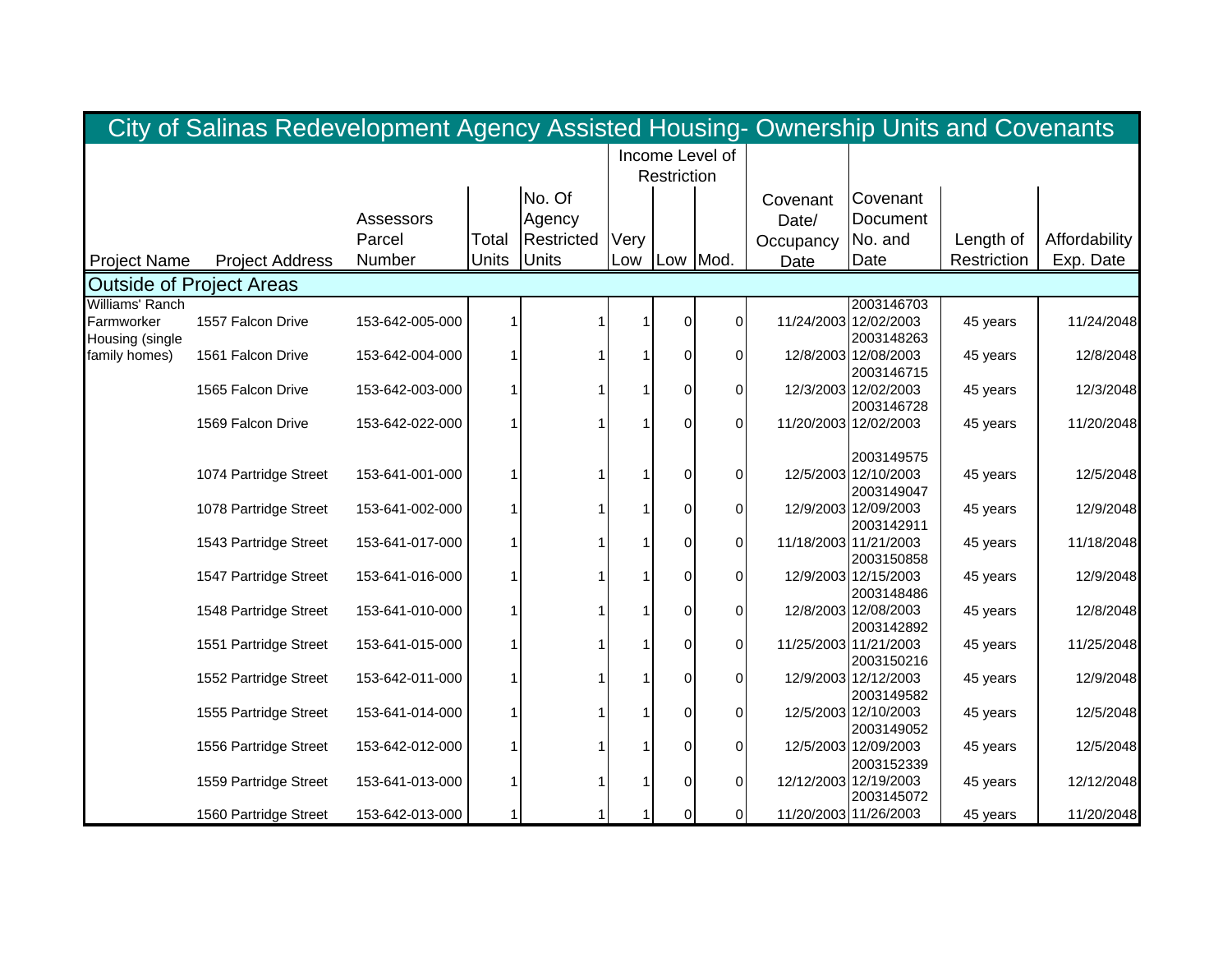|                     | City of Salinas Redevelopment Agency Assisted Housing- Ownership Units and Covenants |                 |       |                   |                 |                |                |           |                                    |             |               |
|---------------------|--------------------------------------------------------------------------------------|-----------------|-------|-------------------|-----------------|----------------|----------------|-----------|------------------------------------|-------------|---------------|
|                     |                                                                                      |                 |       |                   | Income Level of |                |                |           |                                    |             |               |
|                     |                                                                                      |                 |       |                   |                 | Restriction    |                |           |                                    |             |               |
|                     |                                                                                      |                 |       | No. Of            |                 |                |                | Covenant  | Covenant                           |             |               |
|                     |                                                                                      | Assessors       |       | Agency            |                 |                |                | Date/     | Document                           |             |               |
|                     |                                                                                      | Parcel          | Total | <b>Restricted</b> | Very            |                |                | Occupancy | No. and                            | Length of   | Affordability |
| <b>Project Name</b> | <b>Project Address</b>                                                               | Number          | Units | <b>Units</b>      | Low             |                | Low Mod.       | Date      | Date                               | Restriction | Exp. Date     |
|                     | <b>Outside of Project Areas</b>                                                      |                 |       |                   |                 |                |                |           |                                    |             |               |
| Williams' Ranch     |                                                                                      |                 |       |                   |                 |                |                |           | 2003142899                         |             |               |
| Farmworker          | 1563 Partridge Street                                                                | 153-641-012-000 |       |                   |                 | $\overline{0}$ | ΟI             |           | 11/21/2003 11/21/2003              | 45 years    | 11/21/2048    |
| Housing (single     |                                                                                      |                 |       |                   |                 |                |                |           | 2003144661                         |             |               |
| family homes)       | 1564 Partridge Street                                                                | 153-642-014-000 |       |                   |                 | 0              | 0              |           | 11/26/2003 11/26/2003              | 45 years    | 11/26/2048    |
|                     |                                                                                      |                 |       |                   |                 |                |                |           | 2003152344                         |             |               |
|                     | 1567 Partridge Street                                                                | 153-641-011-000 |       |                   |                 | $\overline{0}$ | ΟI             |           | 12/12/2003 12/19/2003              | 45 years    | 12/12/2048    |
|                     |                                                                                      |                 |       |                   |                 |                |                |           | 2003146709                         |             |               |
|                     | 1568 Partridge Street                                                                | 153-642-015-000 |       |                   |                 | $\Omega$       | 01             |           | 12/3/2003 12/02/2003<br>2003151893 | 45 years    | 12/3/2048     |
|                     | 1571 Partridge Street                                                                | 153-641-010-000 |       |                   |                 | $\Omega$       | ΟI             |           | 12/12/2003 12/18/2003              | 45 years    | 12/12/2048    |
|                     |                                                                                      |                 |       |                   |                 |                |                |           | 2003148256                         |             |               |
|                     | 1575 Partridge Street                                                                | 153-641-009-000 |       |                   |                 | $\Omega$       | ΟI             |           | 12/8/2003 12/08/2003               | 45 years    | 12/8/2048     |
|                     |                                                                                      |                 |       |                   |                 |                |                |           | 2003142905                         |             |               |
|                     | 1579 Partridge Street                                                                | 153-641-008-000 |       |                   |                 | $\Omega$       | ΟI             |           | 11/21/2003 11/21/2003              | 45 years    | 11/21/2048    |
|                     |                                                                                      |                 |       |                   |                 |                |                |           | 2003146904                         |             |               |
|                     | 1586 Partridge Street                                                                | 153-641-003-000 |       |                   |                 | $\Omega$       | $\Omega$       |           | 12/3/2003 12/03/2003               | 45 years    | 12/3/2048     |
|                     |                                                                                      |                 |       |                   |                 |                |                |           |                                    |             |               |
|                     |                                                                                      |                 |       |                   |                 |                |                |           | 2004016227                         |             |               |
|                     | 935 Rockrose Way                                                                     | 153-632-017-000 |       |                   |                 | $\Omega$       | 01             |           | 2/13/2004 02/23/2004               | 45 years    | 2/13/2049     |
|                     |                                                                                      |                 |       |                   |                 |                |                |           | 2004017560                         |             |               |
|                     | 939 Rockrose Way                                                                     | 153-632-016-000 |       |                   |                 | $\overline{0}$ | $\overline{0}$ |           | 2/19/2004 02/26/2004<br>2004013504 | 45 years    | 2/19/2049     |
|                     | 943 Rockrose Way                                                                     | 153-632-015-000 |       |                   |                 | $\Omega$       | 01             |           | 2/2/2004 02/13/2004                | 45 years    | 2/2/2049      |
|                     |                                                                                      |                 |       |                   |                 |                |                |           | 2004139920                         |             |               |
|                     | 947 Rockrose Way                                                                     | 153-632-014-000 |       |                   |                 | $\overline{0}$ | <sub>0</sub>   |           | 2/9/2004 02/13/2004                | 45 years    | 2/9/2049      |
|                     |                                                                                      |                 |       |                   |                 |                |                |           | 2004008181                         |             |               |
|                     | 951 Rockrose Way                                                                     | 153-632-013-000 |       |                   |                 | $\Omega$       | ΟI             |           | 1/21/2004 01/29/2004               | 45 years    | 1/21/2049     |
|                     |                                                                                      |                 |       |                   |                 |                |                |           | 2004013498                         |             |               |
|                     | 954 Rockrose Way                                                                     | 153-631-004-000 |       |                   |                 | $\overline{0}$ | ΟI             |           | 2/5/2004 02/13/2004                | 45 years    | 2/5/2049      |
|                     |                                                                                      |                 |       |                   |                 |                |                |           | 2006020528                         |             |               |
|                     | 955 Rockrose Way                                                                     | 153-632-012-000 |       |                   |                 | $\Omega$       | $\overline{0}$ |           | 2/8/2006 03/07/2006                | 45 years    | 2/8/2051      |